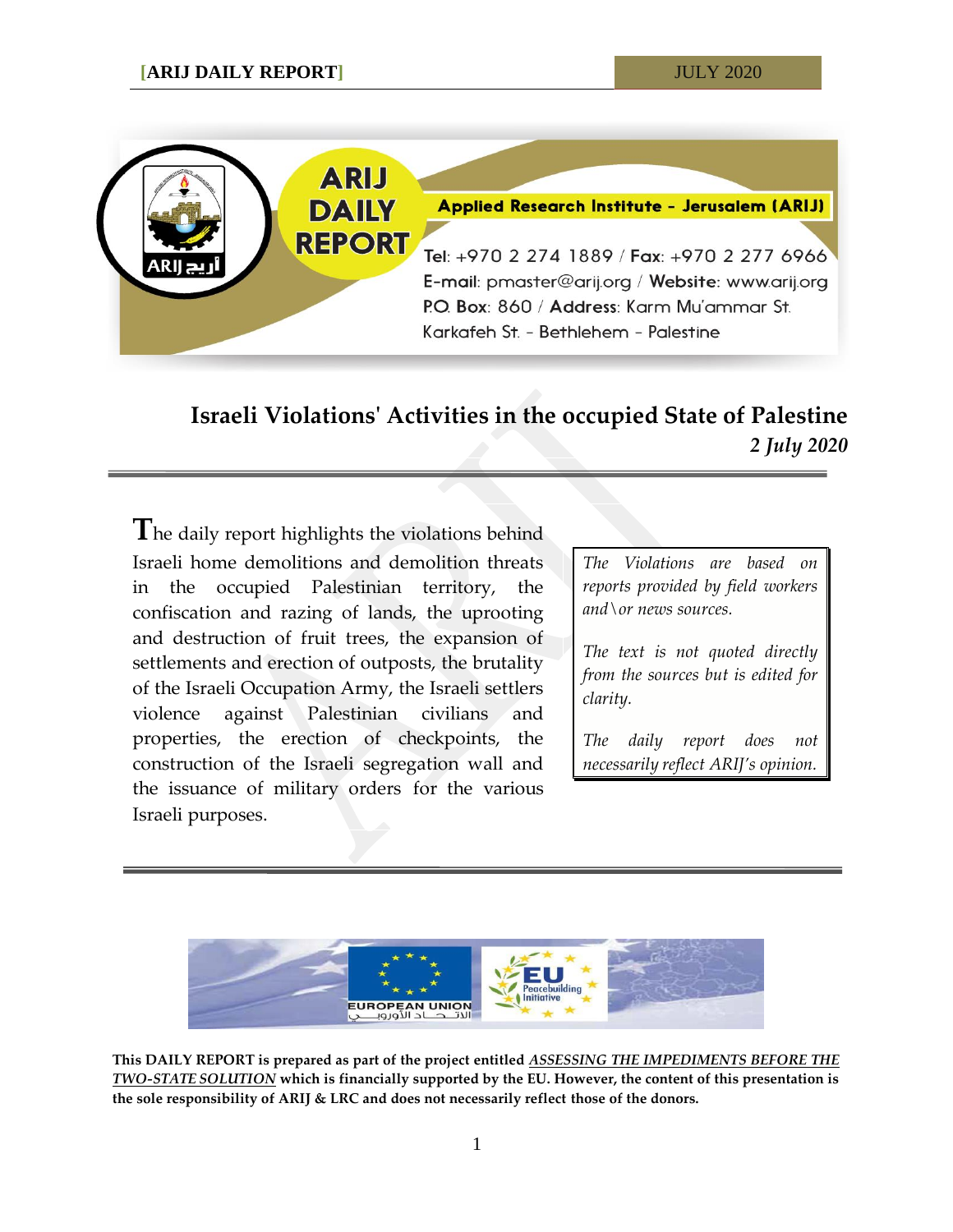### **Violations of the Israeli occupation Army**

- Israeli troops in the city of Hebron, south of the West Bank, cracked down, on a peaceful Palestinian protest, by firing dozens of tear-gas canisters and rubber-coated steel bullets. Dozens of peaceful demonstrators, including youths, took to the streets of the Alzawya neighborhood, central Hebron, to express their rejection of the planned Israeli annexation of 30 percent of the West Bank, as well as increased Israeli colonist settlers' attacks on Palestinians living in Hebron. Israeli troops, positioned in the neighborhood and other parts of Hebron city, responded to the local protest by firing dozens of tear-gas canisters and rubber-coated steel bullets, causing many protesters to suffocate. No other injuries by rubbercoated steel bullets were reported. (IMEMC 2 July 2020)
- In Jenin, in northern West Bank, the Israeli Occupation Army (IOA) stormed and ransacked homes in the al-Marah neighborhood, and detained a young man, identified as Mohammad Omar al-Jamal, in addition to assaulting his brother. The IOA also invaded and violently searched many homes in the neighborhood, and interrogated many Palestinians.
- The Israeli Occupation Army (IOA) detained a former political prisoner, Nasser Zeidan al-Jada', from his home in Kharrouba neighborhood in Jenin city. The Palestinian is originally from nearby Burqin town. In Taybeh village, northwest of Jenin, the soldiers abducted Aws Ibrahim Jabarin, after storming his home and ransacking it. In Tulkarem, in northern West Bank, the soldiers abducted Mahmoud Abdul-Rahman Khalaf, 26, from the southern Neighborhood, and Khaled Adnan Salman, 24, from Ramin town, east of Tulkarem city. The soldiers also invaded homes in Hebron city, before abducting Mohannad Hussein Natsha, 18, and Ala' Mohammad at-Teety, 17, from his home in the al-Fawwar refugee camp, southwest of Hebron. In Bethlehem, south of the occupied Palestinian capital Jerusalem, the soldiers invaded the Saff Street, in the center of the city, and summoned a young man, identified as Ramadan Janazra, for interrogation in Gush Etzion military base and security center.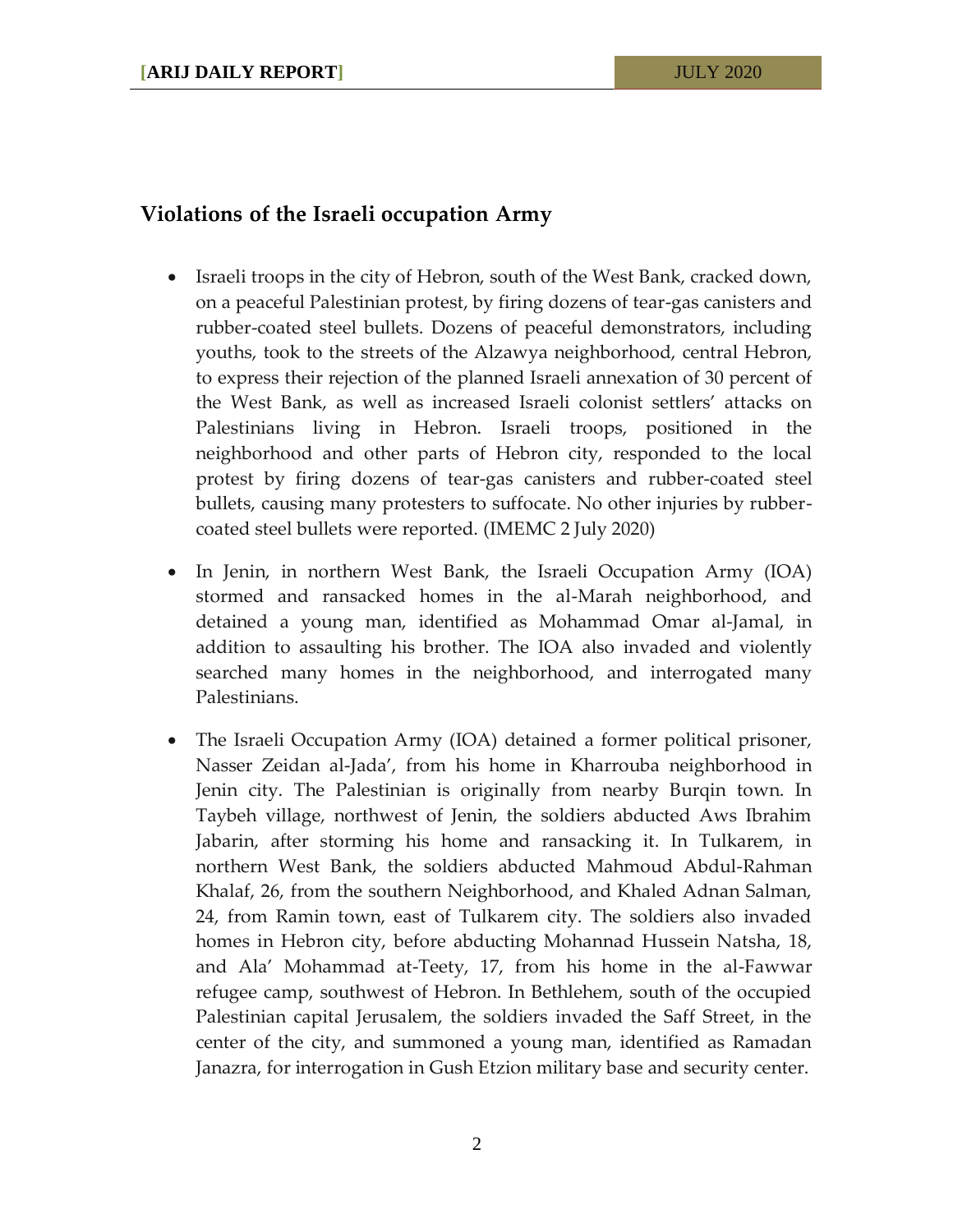- The Israeli Occupation Army (IOA) detained a Palestinian lawyer with French citizenship, from occupied Jerusalem, a former political prisoner who was previously imprisoned for more than nine years, and moved him to the al-Maskobiyya interrogation facility. The IOA detained Salah [Hammouri](https://imemc.org/article/palestinian-with-french-citizenship-rearrested-immediately-after-his-release-from-administrative-detention/) while receiving treatment at a medical center in occupied Jerusalem, and was ordered under interrogation for one week. Salah was frequently detained by the army, was subject to various forms of torture, and spent more than nine years in Israeli prisons, detention, and interrogation centers. (IMEMC 2 July 2020)
- Undercover Israeli occupation Army (IOA) detained a Palestinian man after sneaking into Dehesheh refugee camp, near Bethlehem city in the occupied West Bank. The undercover forces sneaked into the camp in the afternoon hours before abducting Nidal Naeem Abu Akr, 52 years old. The man was taken to an unknown destination. (WAFA 2 July 2020)
- The Israeli Occupation Army (IOA) rounded up three Palestinians from the northern West Bank of Jenin. One of the three detainees was identified as a resident of the Jenin city neighborhood of Marah, another as a resident of Burqin town and the third as a former prisoner who went on a hunger strike for 43 days against his administrative detention. During the raid into Marah neighborhood, the IOA severely assaulted a young man, ransacked several houses and interrogated their occupants. (WAFA 2 July 2020)
- In Tulkarem Governorate, Israeli military vehicles stormed Tulkarem city, where the Israeli Occupation Army (IOA) rounded up a Palestinian. The IOA conducted a similar raid in Ramin village, east of Tulkarem, resulting in the detention of another.
- Two Palestinian teens were rounded up from the southern West Bank Governorate of Tulkarem. One of the two detainees was identified as a resident of al-Fawwar refugee camp and another of Hebron city. (WAFA 2 July 2020)

#### **Israeli Settler Violence**

• Israeli settlers accompanied by a bulldozer, proceeded to level a tract of land, owned by Palestinian villagers from Einabus, south of Nablus. The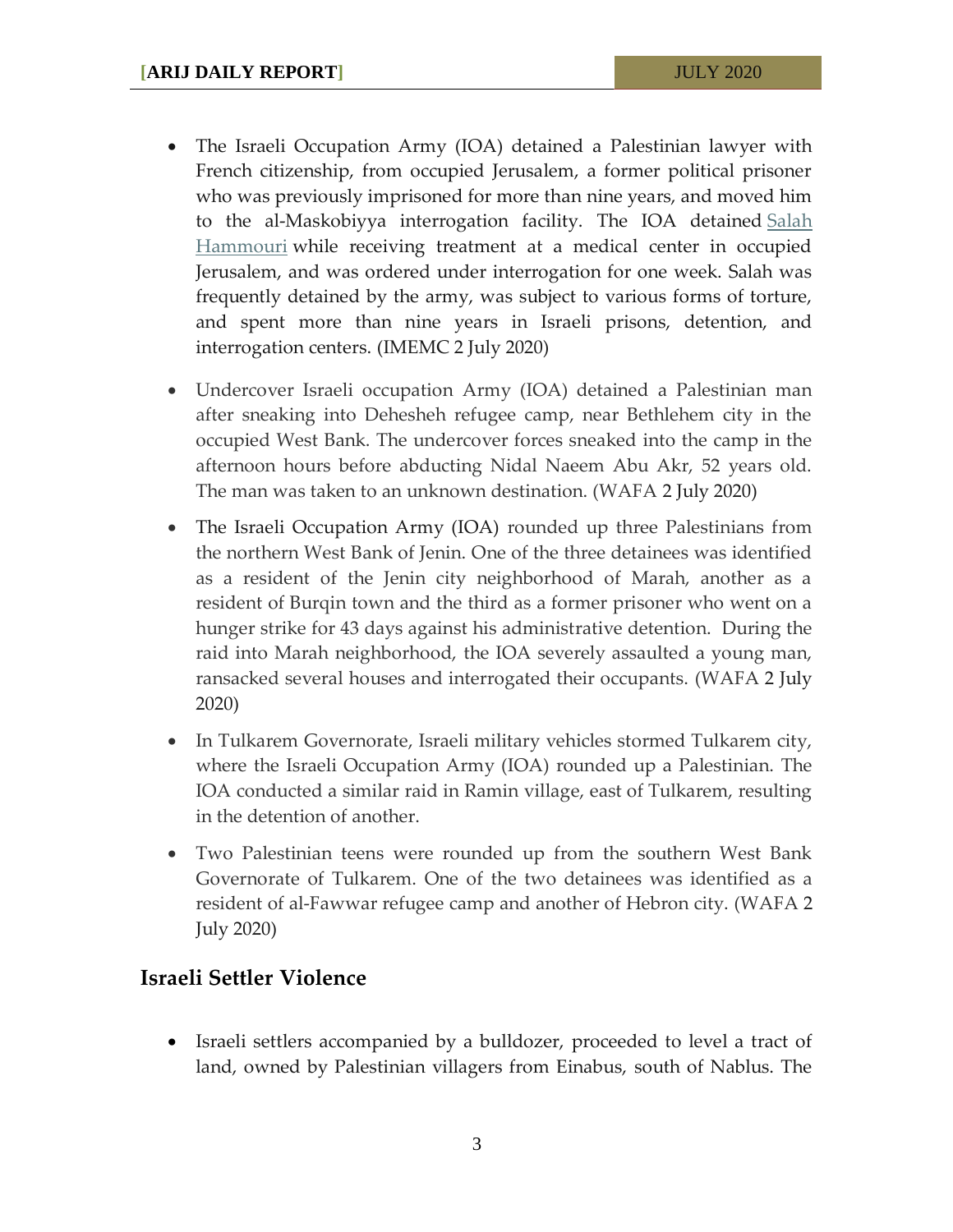settlers were said to have come from the illegal Yitzhar settlements, located south of Nablus. (IMEMC 2 July 2020)

 Israeli settlers from the settlement of Yitzhar, pumped all the water out of a well belonging to Palestinians in Madama village, south of Nablus, leaving no water for the residents of Madama. (IMEMC 2 July 2020)

## **Home Demolition & Demolition threats**

- The Israeli military, distributed confiscation notices to Palestinian owners of hundreds of dunams of agricultural lands in Jab'a village, in the southern occupied West Bank city of Bethlehem. The lands to be confiscated are owned by the Masha'leh and Tous families. (IMEMC 2 July 2020)
- The Israeli occupation Army (IOA) delivered stop construction orders, to several Palestinian-owned structures in Tuwani village and al-Mafqara village, in Masafer Yatta, southern occupied West Bank. The IOA invaded the village of Tuwani and handed several residents orders to halt construction of a house, a residential tent, a tin-sheet residential structure, a shack, and water well. The army also ordered the removal of two residential tents, belonging to two brothers in Tuwani. In the village of al-Mafqara, The IOA issued a notice to halt the construction of a tin-sheet residential structure. (IMEMC 2 July 2020)

## **Israeli Military Orders**

 Israeli occupation authorities delivered a confiscation warrant to a Palestinian family in the Wadi Al-Hilweh neighborhood of Silwan town, in occupied East Jerusalem. The warrant is pertaining to an Israeli authorities' plan to confiscate the home of Palestinian Samareen family, who have lived in their own home for many decades. The center noted that the warrant is based on a verdict issued by the Israeli central court, demanding the Samareen family to evacuate its home, before the court delivers the home to the so-called Israeli Hemonta company, which is said to be an organ of the Jewish National Fund. Israeli authorities claim that they had informed the Samareen family long ago that the home, consisting